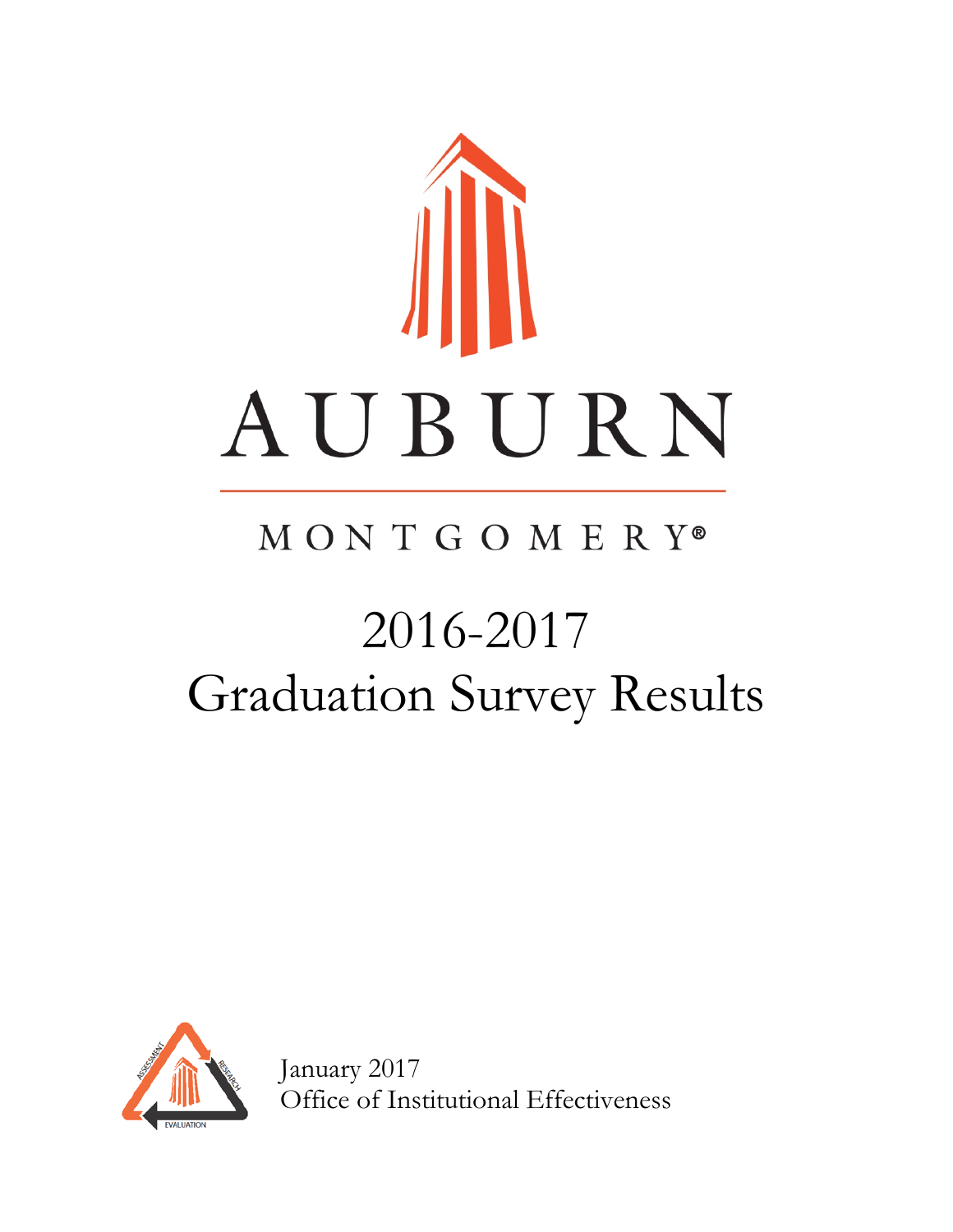# **Table of Contents**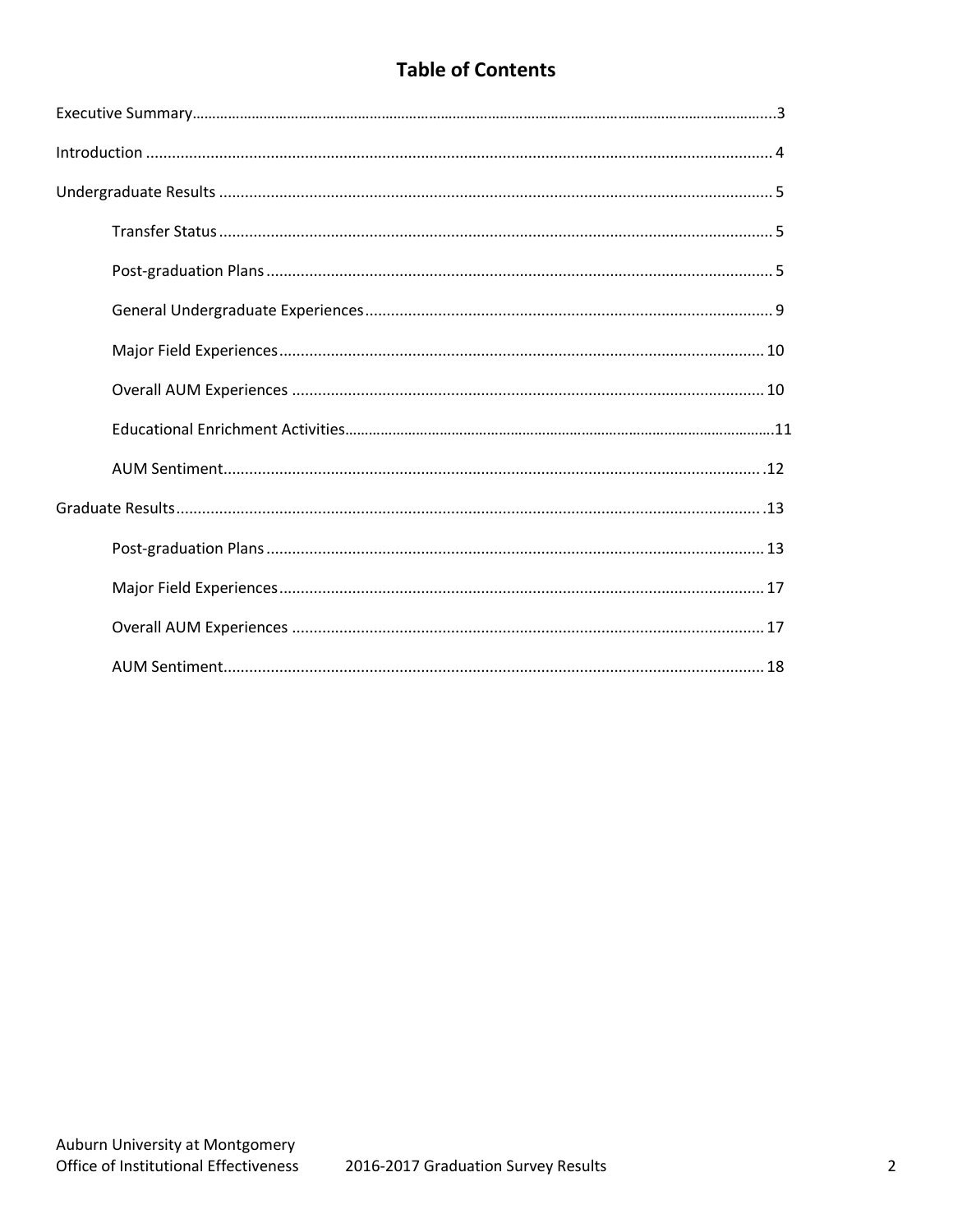### **Executive Summary**

Seniors and graduate students are asked to respond to a graduation survey at the end of the semester that they are registered for graduation. In the 2016-2017 academic year (Fall, Spring, and Summer semesters), 537 (49.6%) students responded to the survey. Of these, a majority (68.5%) were undergraduate students.

The majority of undergraduates surveyed began as transfer students, ranging from 38.5% for the College of Arts and Sciences to 81.0% for the College of Nursing and Health Sciences. Based on these results, 56.5% of all graduating classes during the survey period started as transfer students. Further exploration of these results could reveal differences in satisfaction levels between first time freshmen and transfers.

While results of the graduation survey should be generalized to the total population with caution, there are several positive points. Of the Auburn University at Montgomery (AUM) undergraduate students who anticipated working fulltime after graduation, the percentage securing employment at or near the time of graduation was 57.2% for all respondents. The College of Nursing and Health Sciences showed the highest percentage of students securing employment at 85.1% percent. The lowest percentage of secured employment was in the College of Arts & Sciences (39.7%).

Over 62.2% of undergraduates were interested in further education, either in graduate or undergraduate programs. Almost 15.0% of all seniors, including those who did and did not express interest in graduate education, were accepted into graduate school at the time of graduation. Overall, undergraduate respondents reported being satisfied with how well their undergraduate experiences helped them acquire wide-ranging competencies, such as a broad general education in different fields of knowledge and an ability to think analytically. Of the competencies listed, approximately 80.0% said that they were either somewhat satisfied or very satisfied. Also, almost 87.0% of all AUM graduating seniors were satisfied that their undergraduate experiences helped them to develop an ability to think critically.

Both undergraduate and graduate program graduates reported being satisfied with their instruction and most experiences that they had in their major. At least 86.9% of undergraduates surveyed were either somewhat or very satisfied that their major field experiences helped them to develop an ability write effectively and to effectively communicate. There might be an opportunity for AUM to bolster career advising services in the major field, since fewer undergraduates (67.2%) and graduates (57.0%) reported satisfaction with this component of their experience.

Approximately 80.0% of undergraduate respondents said that they were either somewhat or very satisfied with their overall experiences at AUM, such as the accessibility of faculty in general, the extent to which campus was free of discrimination, and that the financial investment of attending AUM was worthwhile. A similar percentage of graduate level respondents were satisfied with these overall AUM experiences.

When students were asked if they would start over at AUM if they had to do it again, 61.1% of undergraduate completers and 73.7% of graduate completers agreed that they would. When asked if they would recommend AUM to others, over 91.5% of undergraduate respondents and over 95.7% of graduate students agreed that they would.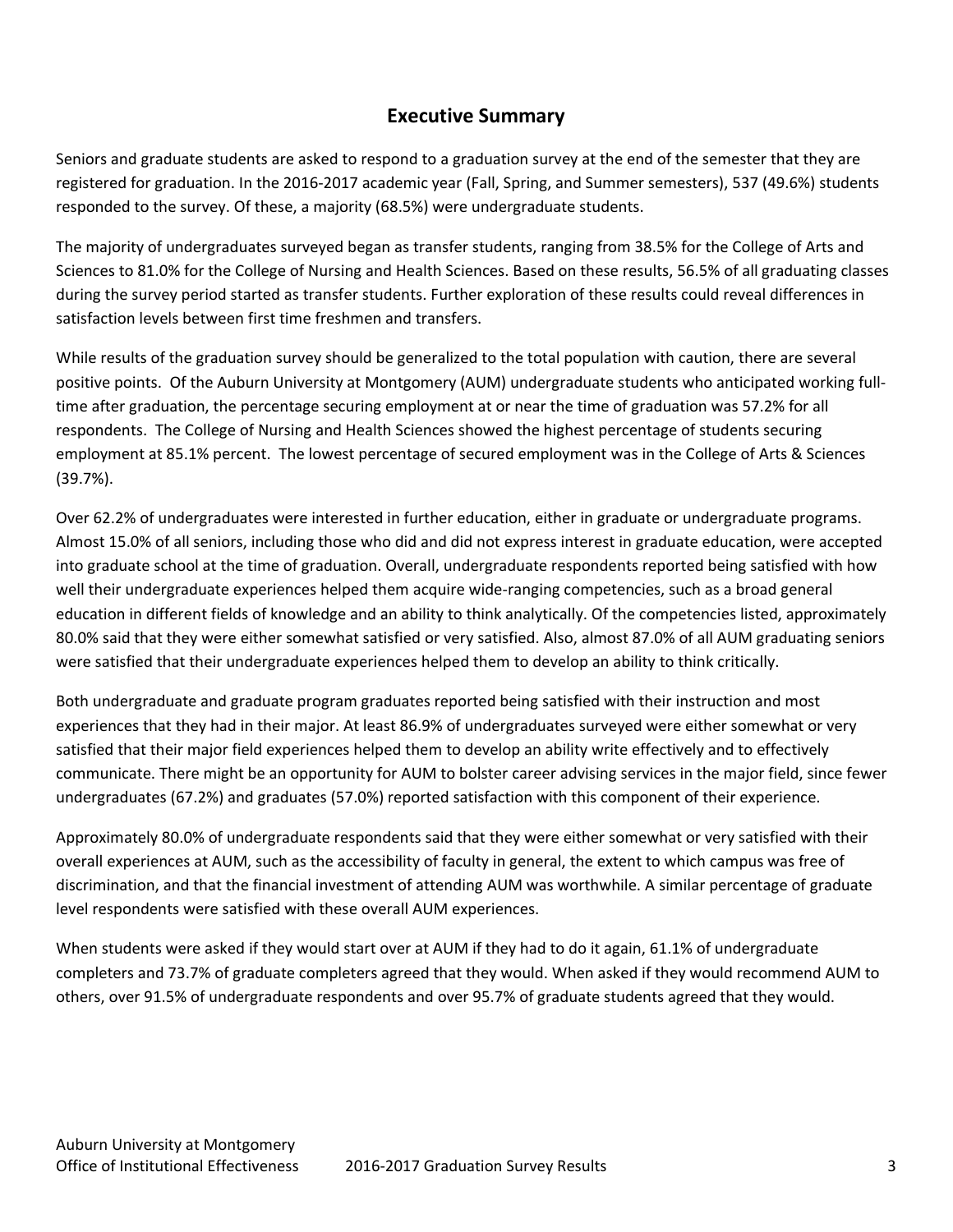#### *Introduction*

At the end of each semester, undergraduate and graduate students who have registered for graduation are asked about their post-graduation plans and their experiences in their major and at AUM, in general. In this report, results are aggregated for the academic year (Fall, Spring, and Summer semesters) and disaggregated by the degree they anticipated receiving. Undergraduate degree-seekers were asked additional questions about their transfer status and their undergraduate experiences.

In 2016-2017, 537 graduating students responded to the survey for a response rate of 49.6%. Of these, **368** (68.5%) were undergraduate students and **169** (31.5%) were graduate students.

| <b>AUM</b><br>$(N=537)$ | Arts &<br><b>Sciences</b><br>$(n=132)$ | <b>Business</b><br>$(n=137)$ | <b>Education</b><br>$(n=127)$ | <b>Nursing &amp;</b><br><b>Health</b><br><b>Sciences</b><br>$(n=79)$ | <b>Public Policy</b><br>& Justice<br>$(n=62)$ |
|-------------------------|----------------------------------------|------------------------------|-------------------------------|----------------------------------------------------------------------|-----------------------------------------------|
| 368 (68.5%)             | 104 (28.3%)                            | 96 (26.1%)                   | 54 (14.7%)                    | 79 (21.5%)                                                           | 35 (9.5%)                                     |
| 169 (31.5%)             | 28 (16.6%)                             | 41 (24.3%)                   | 73 (43.2%)                    |                                                                      | 27 (16.0%)                                    |

All colleges were represented at the undergraduate level; all colleges except for Nursing and Health Sciences (whose students are reported by Auburn University) were represented at the graduate level. With few exceptions, survey respondents were fairly representative of actual completers for each college.

|                         | Arts &<br><b>Sciences</b> | <b>Business</b> | <b>Education</b> | <b>Nursing &amp;</b><br><b>Health</b><br><b>Sciences</b> | <b>Public Policy</b><br>& Justice |
|-------------------------|---------------------------|-----------------|------------------|----------------------------------------------------------|-----------------------------------|
| Completers              | 25.9%                     | 28.4%           | 12.6%            | 23.7%                                                    | 9.4%                              |
| <b>Survey Responses</b> | 28.3%                     | 26.1%           | 14.7%            | 21.5%                                                    | 9.5%                              |
| Completers              | 14.9%                     | 26.0%           | 45.5%            |                                                          | 13.6%                             |
| <b>Survey Responses</b> | 16.6%                     | 24.3%           | 43.2%            |                                                          | 16.0%                             |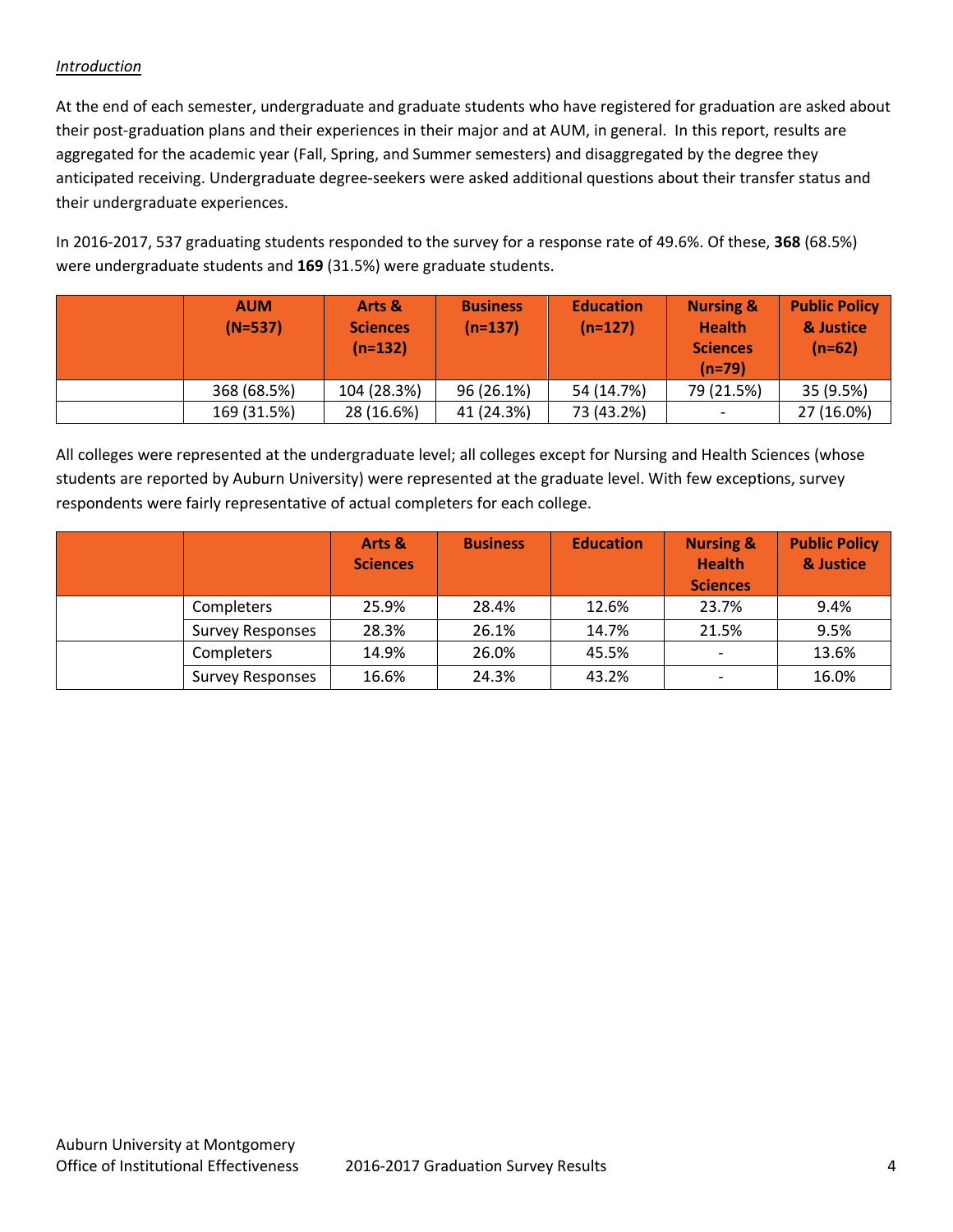# **Undergraduate Results**

#### *Transfer Status*

Of the graduating seniors who answered the survey, most (56.5%) transferred to AUM after attending another school. This was especially true of students in the College of Nursing and Health Sciences (81.0%). Students who graduated from the College of Arts and Sciences were more likely than those from other schools to start and complete their coursework at AUM (61.5%).

| <b>AUM</b><br>$(N=368)$ | Arts &<br><b>Sciences</b><br>$(n=104)$ | <b>Business</b><br>$(n=96)$ | <b>Education</b><br>$(n=54)$ | <b>Nursing</b><br>& Health<br><b>Sciences</b><br>$(n=79)$ | <b>Public</b><br>Policy &<br><b>Justice</b><br>$(n=35)$ |
|-------------------------|----------------------------------------|-----------------------------|------------------------------|-----------------------------------------------------------|---------------------------------------------------------|
| 43.5%                   | 61.5%                                  | 45.8%                       | 40.7%                        | 19.0%                                                     | 42.9%                                                   |
| 56.5%                   | 38.5%                                  | 54.2%                       | 59.3%                        | 81.0%                                                     | 57.1%                                                   |

#### *Post-graduation Plans*

Undergraduate students were asked if they planned on obtaining further education or gaining employment after graduation. A majority of students in each college anticipated working full-time and attending graduate/professional school after graduation. Students indicating that they had no plans to be employed were not counted (N=29).

| <b>AUM</b><br>$(N=339)$ | Arts &<br><b>Sciences</b><br>$(n=90)$ | <b>Business</b><br>$(n=83)$ | <b>Education</b><br>$(n=53)$ | <b>Nursing &amp;</b><br><b>Health</b><br><b>Sciences</b><br>$(n=79)$ | <b>Public</b><br><b>Policy &amp;</b><br><b>Justice</b><br>$(n=34)$ |
|-------------------------|---------------------------------------|-----------------------------|------------------------------|----------------------------------------------------------------------|--------------------------------------------------------------------|
| 30.4%                   | 24.4%                                 | 36.1%                       | 32.1%                        | 29.1%                                                                | 32.4%                                                              |
| 0.6%                    | 0.0%                                  | 1.2%                        | 0.0%                         | 1.3%                                                                 | 0.0%                                                               |
| 0.6%                    | 0.0%                                  | 0.0%                        | 1.9%                         | 1.3%                                                                 | 0.0%                                                               |
| 7.7%                    | 15.6%                                 | 7.2%                        | 5.7%                         | 1.3%                                                                 | 5.9%                                                               |
| 3.2%                    | 4.4%                                  | 2.4%                        | 3.8%                         | 3.8%                                                                 | 0.0%                                                               |
| 50.7%                   | 45.6%                                 | 43.4%                       | 54.7%                        | 58.2%                                                                | 58.8%                                                              |
| 6.8%                    | 10.0%                                 | 9.6%                        | 1.9%                         | 5.1%                                                                 | 2.9%                                                               |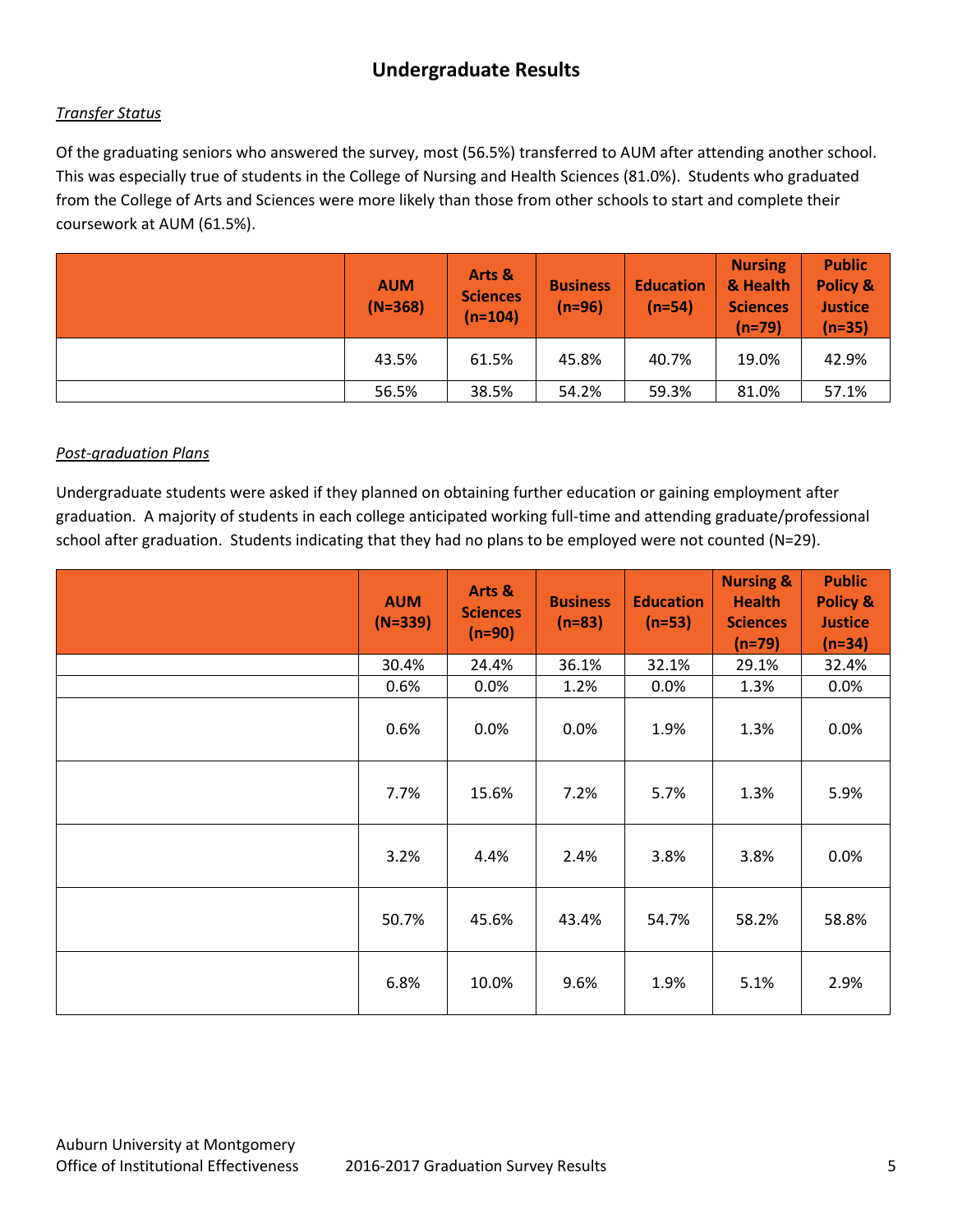Of the undergraduate students who anticipated being employed full-time after graduation, 57.2% of all AUM students had either secured or been offered positions. Nursing students were most successful in securing positions (85.1%) while students from the College of Arts & Sciences were least successful (39.7%). With the exception of Arts and Sciences, students reported that most of the jobs that were obtained were at least marginally related to the awarded degree.

| <b>Full-time Employment</b> | <b>AUM</b><br>$(N=297)$ | Arts &<br><b>Sciences</b><br>$(n=68)$ | <b>Business</b><br>$(n=74)$ | <b>Education</b><br>$(n=49)$ | <b>Nursing &amp;</b><br><b>Health</b><br><b>Sciences</b><br>$(n=74)$ | <b>Public</b><br>Policy &<br><b>Justice</b><br>$(n=32)$ |
|-----------------------------|-------------------------|---------------------------------------|-----------------------------|------------------------------|----------------------------------------------------------------------|---------------------------------------------------------|
|                             | 57.2%                   | 39.7%                                 | 58.1%                       | 49.0%                        | 85.1%                                                                | 40.6%                                                   |
|                             | 67.4%                   | 45.8%                                 | 50.0%                       | 62.5%                        | 94.3%                                                                | 45.5%                                                   |
|                             | 23.1%                   | 33.3%                                 | 41.2%                       | 31.3%                        | 1.9%                                                                 | 36.4%                                                   |
|                             | 9.4%                    | 20.8%                                 | 8.8%                        | 6.3%                         | 3.8%                                                                 | 18.2%                                                   |
|                             | 42.8%                   | 60.3%                                 | 45.6%                       | 51.0%                        | 14.9%                                                                | 59.4%                                                   |

More than half of all students (58.7%) who said that they secured employment anticipated working in the River Region area (Autauga, Elmore, Lowndes, and Montgomery counties).

| <b>Employer Location</b> | <b>AUM</b><br>$(N=126)$ | Arts &<br><b>Sciences</b><br>$(n=22)$ | <b>Business</b><br>$(n=30)$ | <b>Education</b><br>$(n=12)$ | <b>Nursing &amp;</b><br><b>Health</b><br><b>Sciences</b><br>$(n=52)$ | <b>Public</b><br><b>Policy &amp;</b><br><b>Justice</b><br>$(n=10)$ |
|--------------------------|-------------------------|---------------------------------------|-----------------------------|------------------------------|----------------------------------------------------------------------|--------------------------------------------------------------------|
|                          | 58.7%                   | 68.2%                                 | 80.0%                       | 50.0%                        | 36.5%                                                                | 100.0%                                                             |
|                          | 29.4%                   | 4.5%                                  | 10.0%                       | 41.7%                        | 53.8%                                                                | 0.0%                                                               |
|                          | 9.5%                    | 18.2%                                 | 6.7%                        | 8.3%                         | 9.6%                                                                 | 0.0%                                                               |
|                          | 1.6%                    | 4.5%                                  | 3.3%                        | 0.0%                         | 0.0%                                                                 | 0.0%                                                               |
|                          | 0.8%                    | 4.5%                                  | 0.0%                        | 0.0%                         | 0.0%                                                                 | 0.0%                                                               |

According to the most recent data available from the Alabama Department of Labor (2017), Alabama's mean hourly wage for all occupations was \$21.05. The mean hourly pay of seniors who reported having a secured full-time position was \$19.47. Over half (67.2%) of all AUM graduating seniors reported a starting income of \$15.00 or greater.

| <b>Hourly Pay Rate</b> | <b>AUM</b><br>$(N=64)$ | Arts &<br><b>Sciences</b><br>$(n=11)$ | <b>Business</b><br>$(n=10)$ | <b>Education</b><br>$(n=3)$ | <b>Nursing &amp;</b><br><b>Health</b><br><b>Sciences</b><br>$(n=36)$ | <b>Public</b><br><b>Policy &amp;</b><br><b>Justice</b><br>$(n=4)$ |
|------------------------|------------------------|---------------------------------------|-----------------------------|-----------------------------|----------------------------------------------------------------------|-------------------------------------------------------------------|
|                        | 7.8%                   | 18.2%                                 | 10.0%                       | 33.3%                       | 0.0%                                                                 | 25.0%                                                             |
|                        | 25.0%                  | 63.6%                                 | 50.0%                       | 66.7%                       | 0.0%                                                                 | 50.0%                                                             |
|                        | 7.8%                   | 0.0%                                  | 30.0%                       | 0.0%                        | 5.6%                                                                 | 0.0%                                                              |
|                        | 42.2%                  | 18.2%                                 | 10.0%                       | 0.0%                        | 63.9%                                                                | 25.0%                                                             |
|                        | 14.1%                  | 0.0%                                  | $0.0\%$                     | 0.0%                        | 25.0%                                                                | 0.0%                                                              |
|                        | 3.1%                   | 0.0%                                  | 0.0%                        | 0.0%                        | 3.1%                                                                 | 0.0%                                                              |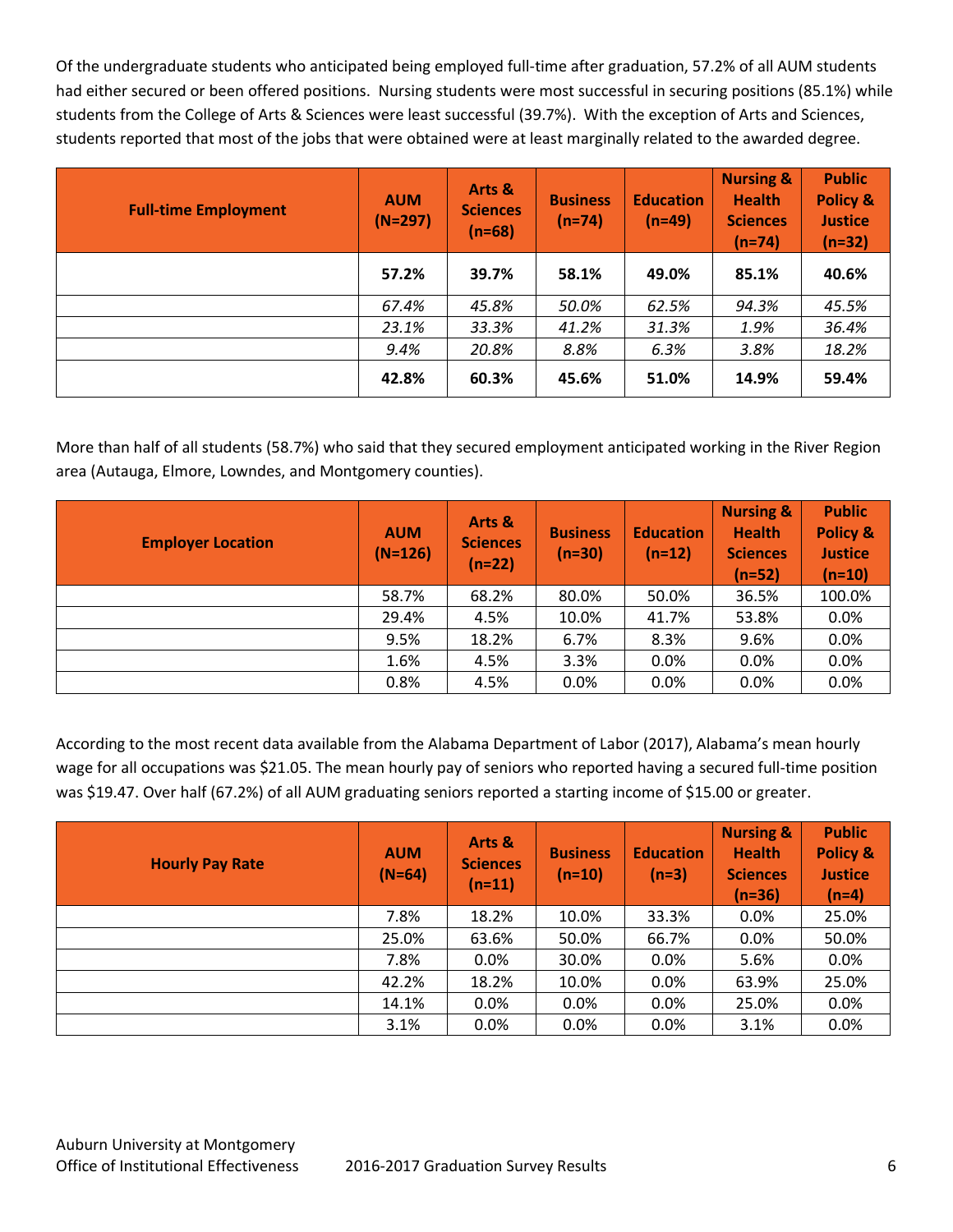Graduating students were asked how they learned of the secured full-time position. Most (22.3%) reported that they learned of the position due to being previously employed by the organization, while many others (21.8%) said they were referred by a family member, friend, or faculty member. Interestingly, it is the overwhelming response of Business students who reported learning of the position from friends or family (29.6%) that influenced the overall distribution. Students in Nursing and Health Sciences were more likely to cite previous employment by the organization as the way they learned of the position (33.3%).

| <b>Learned of Position</b> | <b>AUM</b><br>$(N=170)$ | Arts &<br><b>Sciences</b><br>$(n=27)$ | <b>Business</b><br>$(n=43)$ | <b>Education</b><br>$(n=24)$ | <b>Nursing &amp;</b><br><b>Health</b><br><b>Sciences</b><br>$(n=63)$ | <b>Public</b><br><b>Policy &amp;</b><br><b>Justice</b><br>$(n=13)$ |
|----------------------------|-------------------------|---------------------------------------|-----------------------------|------------------------------|----------------------------------------------------------------------|--------------------------------------------------------------------|
|                            | 1.8%                    | 0.0%                                  | 4.7%                        | 0.0%                         | 1.6%                                                                 | 0.0%                                                               |
|                            | 2.4%                    | 0.0%                                  | 2.3%                        | 4.2%                         | 3.2%                                                                 | 0.0%                                                               |
|                            | 13.0%                   | 22.2%                                 | 14.0%                       | 0.0%                         | 15.9%                                                                | 0.0%                                                               |
|                            | 22.3%                   | 14.8%                                 | 18.6%                       | 12.5%                        | 33.3%                                                                | 15.4%                                                              |
|                            | 21.8%                   | 29.6%                                 | 27.9%                       | 25.0%                        | 11.1%                                                                | 30.8%                                                              |
|                            | 7.6%                    | 3.7%                                  | 9.3%                        | 4.2%                         | 7.9%                                                                 | 15.4%                                                              |
|                            | 0.6%                    | 3.7%                                  | 0.0%                        | 0.0%                         | 0.0%                                                                 | 0.0%                                                               |

\*Note – n refers to number of responses, not number of responders. Some student indicated multiple methods.

When asked what primarily influenced them to accept a position, seniors reported a wide variety of reasons, including the opportunity for advancement (29.4%) and previous employment (21.8%). Business students were most influenced by the opportunity for advancement (44.2%); Education students had no choice that prevailed over others; and students in Nursing were more likely to report being influenced by previous employment (33.3%). Students in Arts and Sciences (7.4%) were least likely to cite salary as an influence and Public Policy and Justice (30.8%) more frequently cited opportunity for advancement.

| <b>Influence on Job Acceptance</b> | <b>AUM</b><br>$(N=170)$ | Arts &<br><b>Sciences</b><br>$(n=27)$ | <b>Business</b><br>$(n=43)$ | <b>Education</b><br>$(n=24)$ | <b>Nursing &amp;</b><br><b>Health</b><br><b>Sciences</b><br>$(n=63)$ | <b>Public</b><br><b>Policy &amp;</b><br><b>Justice</b><br>$(n=13)$ |
|------------------------------------|-------------------------|---------------------------------------|-----------------------------|------------------------------|----------------------------------------------------------------------|--------------------------------------------------------------------|
|                                    | 21.8%                   | 22.2%                                 | 11.6%                       | 12.5%                        | 33.3%                                                                | 15.4%                                                              |
|                                    | 13.5%                   | 29.6%                                 | 14.0%                       | 12.5%                        | 6.3%                                                                 | 15.4%                                                              |
|                                    | 11.2%                   | 7.4%                                  | 14.0%                       | 12.5%                        | 12.7%                                                                | 0.0%                                                               |
|                                    | 15.9%                   | 29.6%                                 | 14.0%                       | 8.3%                         | 17.5%                                                                | 7.7%                                                               |
|                                    | 18.8%                   | 29.6%                                 | 18.6%                       | 8.3%                         | 20.6%                                                                | 7.7%                                                               |
|                                    | 29.4%                   | 29.6%                                 | 44.2%                       | 8.3%                         | 27.0%                                                                | 30.8%                                                              |

\*Note – n refers to number of responses, not number of responders. Some student indicated multiple methods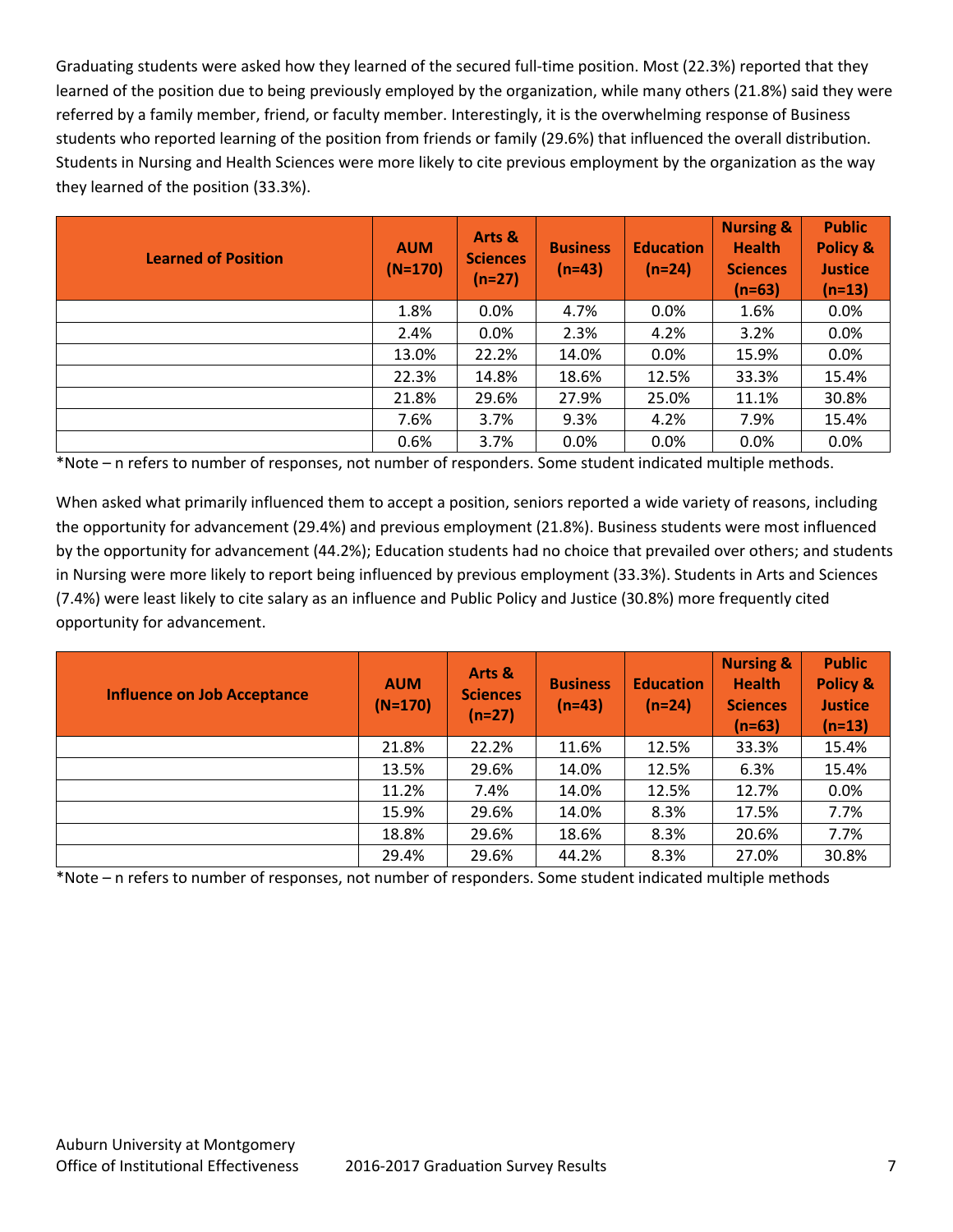Of the students who anticipated attending graduate school, 9.7% were offered admission in programs prior to graduation. Business had the highest graduate or professional school acceptance rate (27.7%).

| <b>Graduate or Professional School</b> | <b>AUM</b><br>$(N=207)$ | Arts &<br><b>Sciences</b><br>$(n=63)$ | <b>Business</b><br>$(n=47)$ | <b>Education</b><br>$(n=32)$ | <b>Nursing &amp;</b><br><b>Health</b><br><b>Sciences</b><br>$(n=46)$ | <b>Public</b><br>Policy &<br><b>Justice</b><br>$(n=19)$ |
|----------------------------------------|-------------------------|---------------------------------------|-----------------------------|------------------------------|----------------------------------------------------------------------|---------------------------------------------------------|
|                                        | 9.7%                    | 9.5%                                  | 23.4%                       | 0.0%                         | 6.5%                                                                 | 0.0%                                                    |
|                                        | 4.3%                    | 7.9%                                  | 4.3%                        | 0.0%                         | 0.0%                                                                 | 10.5%                                                   |
|                                        | 5.3%                    | 3.2%                                  | 2.1%                        | 6.3%                         | 6.5%                                                                 | 15.8%                                                   |
|                                        | 24.2%                   | 27.0%                                 | 21.3%                       | 21.9%                        | 21.7%                                                                | 31.6%                                                   |
|                                        | 45.4%                   | 46.0%                                 | 38.3%                       | 56.3%                        | 47.8%                                                                | 36.8%                                                   |
|                                        | 11.1%                   | 6.3%                                  | 10.6%                       | 15.6%                        | 17.4%                                                                | 5.3%                                                    |

Of the students who were admitted to graduate school, 58.6% said they were accepted by their first choice. Only students in Business (7.7%) reported being admitted into a second-choice institution. 37.9% of students surveyed did not indicate a preference for the graduate school to which they were admitted.

| <b>Program Choice</b> | <b>AUM</b><br>$(N=29)$ | Arts &<br><b>Sciences</b><br>$(n=11)$ | <b>Business</b><br>$(n=13)$ | <b>Education</b><br>$(n=0)$ | <b>Nursing &amp;</b><br><b>Health</b><br><b>Sciences</b><br>$(n=3)$ | <b>Public</b><br>Policy &<br><b>Justice</b><br>$(n=2)$ |
|-----------------------|------------------------|---------------------------------------|-----------------------------|-----------------------------|---------------------------------------------------------------------|--------------------------------------------------------|
|                       | 58.6%                  | 54.5%                                 | 61.5%                       | 0.0%                        | 100.0%                                                              | 0.0%                                                   |
|                       | 3.4%                   | 0.0%                                  | 7.7%                        | 0.0%                        | 0.0%                                                                | 0.0%                                                   |
|                       | 37.9%                  | 45.5%                                 | 30.8%                       | 0.0%                        | 0.0%                                                                | 100.0%                                                 |

Of students admitted to graduate school 17.2% reported receiving a graduate assistantship/grant or award for graduate school.

| <b>Award</b> | <b>AUM</b><br>$(N=29)$ | Arts &<br><b>Sciences</b><br>$(n=11)$ | <b>Business</b><br>$(n=13)$ | <b>Education</b><br>$(n=0)$ | <b>Nursing &amp;</b><br><b>Health</b><br><b>Sciences</b><br>$(n=3)$ | <b>Public</b><br>Policy &<br><b>Justice</b><br>$(n=2)$ |
|--------------|------------------------|---------------------------------------|-----------------------------|-----------------------------|---------------------------------------------------------------------|--------------------------------------------------------|
|              | 17.2%                  | 9.1%                                  | 30.8%                       | 0.0%                        | 0.0%                                                                | 0.0%                                                   |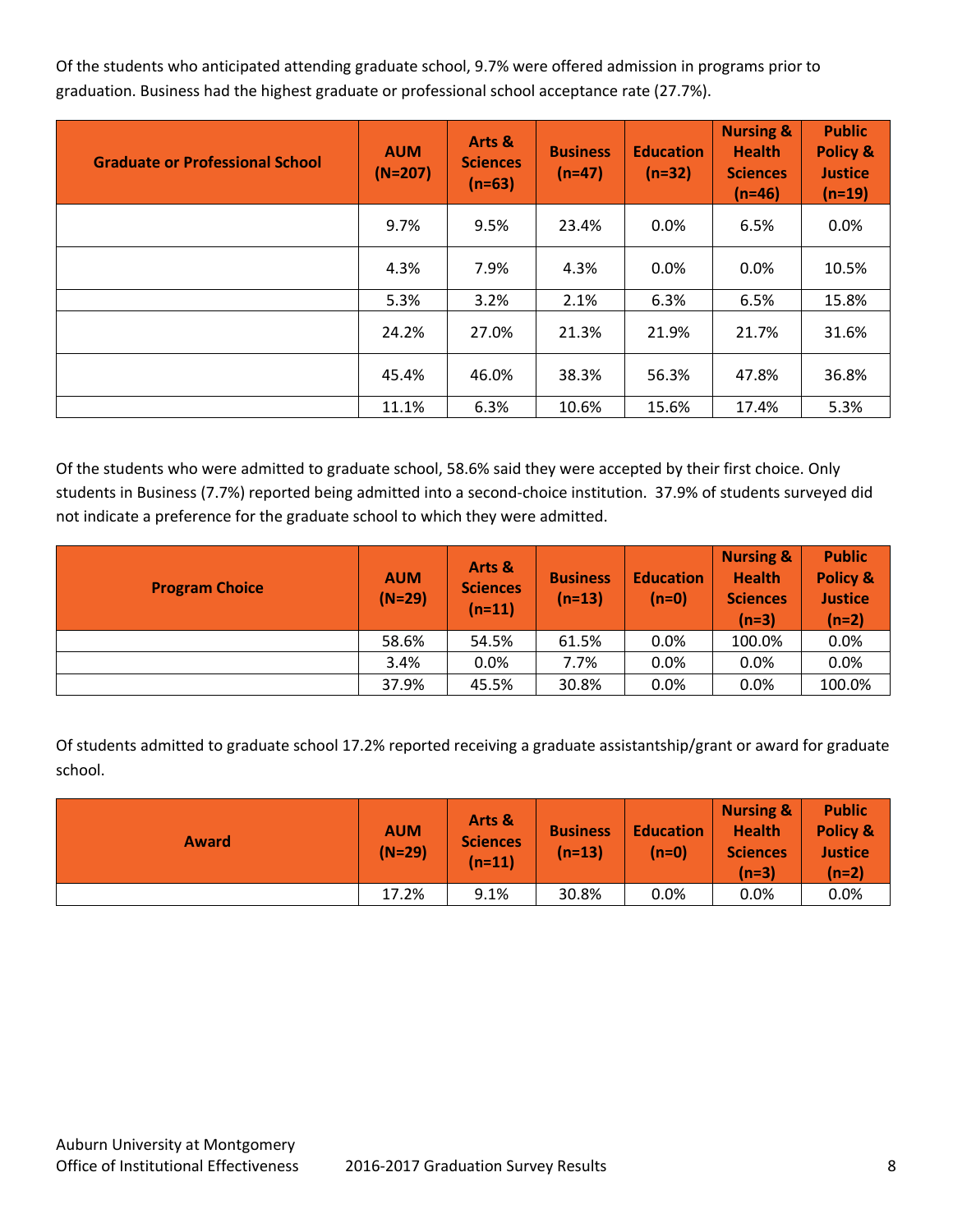A majority of undergraduate respondents (62.9%) expressed satisfaction that the university assisted them in helping prepare for their post-graduation goals. Similarly, a majority of (73.5%) were satisfied that their overall experiences at AUM prepared them for their post-graduate goals.

| <b>University Assistance Helped Prepare</b><br>for Post-Graduate Goals | <b>AUM</b><br>$(N=264)$ | Arts &<br><b>Sciences</b><br>$(n=79)$ | <b>Business</b><br>$(n=68)$ | <b>Education</b><br>$(n=37)$ | <b>Nursing &amp;</b><br><b>Health</b><br><b>Sciences</b><br>$(n=52)$ | <b>Public</b><br>Policy &<br><b>Justice</b><br>$(n=28)$ |
|------------------------------------------------------------------------|-------------------------|---------------------------------------|-----------------------------|------------------------------|----------------------------------------------------------------------|---------------------------------------------------------|
|                                                                        | 62.9%                   | 55.7%                                 | 70.6%                       | 64.9%                        | 71.2%                                                                | 46.4%                                                   |
| <b>Overall Exp</b>                                                     | $(n=264)$               | $(n=79)$                              | $(n=68)$                    | $(n=37)$                     | $(n=52)$                                                             | $(n=28)$                                                |
|                                                                        | 73.5%                   | 64.6%                                 | 80.9%                       | 86.5%                        | 78.8%                                                                | 53.6%                                                   |

#### *General Undergraduate Experiences*

Graduating seniors were asked how well their general undergraduate experiences at AUM helped them acquire broad competencies. For all items, most respondents reported that they were satisfied (either somewhat satisfied or very satisfied).

| Based on what you know now, how<br>satisfied are you that your general<br>undergraduate experiences at AUM | <b>AUM</b><br>$(N \approx 284)$ | Arts &<br><b>Sciences</b><br>$(n \approx 84)$ | <b>Business</b><br>$(n \approx 74)$ | <b>Education</b><br>$(n \approx 45)$ | <b>Nursing &amp;</b><br><b>Health</b><br><b>Sciences</b><br>$(n \approx 56)$ | <b>Public</b><br><b>Policy &amp;</b><br><b>Justice</b><br>$(n \approx 25)$ |
|------------------------------------------------------------------------------------------------------------|---------------------------------|-----------------------------------------------|-------------------------------------|--------------------------------------|------------------------------------------------------------------------------|----------------------------------------------------------------------------|
|                                                                                                            | 87.0%                           | 85.7%                                         | 91.9%                               | 86.7%                                | 85.7%                                                                        | 80.0%                                                                      |
|                                                                                                            | 85.2%                           | 81.0%                                         | 91.9%                               | 82.2%                                | 83.9%                                                                        | 88%                                                                        |
|                                                                                                            | 83.8%                           | 77.4%                                         | 90.5%                               | 88.9%                                | 83.9%                                                                        | 76%                                                                        |
|                                                                                                            | 88.0%                           | 84.5%                                         | 95.9%                               | 80.0%                                | 89.3%                                                                        | 88.0%                                                                      |
|                                                                                                            | 84.2%                           | 78.6%                                         | 91.9%                               | 86.7%                                | 85.7%                                                                        | 72.0%                                                                      |
|                                                                                                            | 76.4%                           | 76.2%                                         | 81.1%                               | 73.3%                                | 76.8%                                                                        | 68.0%                                                                      |
|                                                                                                            | 72.2%                           | 76.2%                                         | 68.9%                               | 80.0%                                | 66.1%                                                                        | 68.0%                                                                      |
|                                                                                                            | 88.0%                           | 88.1%                                         | 91.9%                               | 84.4%                                | 89.3%                                                                        | 80.0%                                                                      |
|                                                                                                            | 82.0%                           | 81.0%                                         | 86.5%                               | 77.8%                                | 82.1%                                                                        | 80.0%                                                                      |
|                                                                                                            | 84.2%                           | 82.1%                                         | 86.5%                               | 82.2%                                | 87.5%                                                                        | 80.0%                                                                      |
|                                                                                                            | 87.7%                           | 90.5%                                         | 89.2%                               | 84.4%                                | 83.9%                                                                        | 88.0%                                                                      |
|                                                                                                            | 83.5%                           | 79.8%                                         | 89.2%                               | 84.4%                                | 83.9%                                                                        | 76.0%                                                                      |
|                                                                                                            | 81.7%                           | 79.8%                                         | 86.5%                               | 80.0%                                | 85.7%                                                                        | 68.0%                                                                      |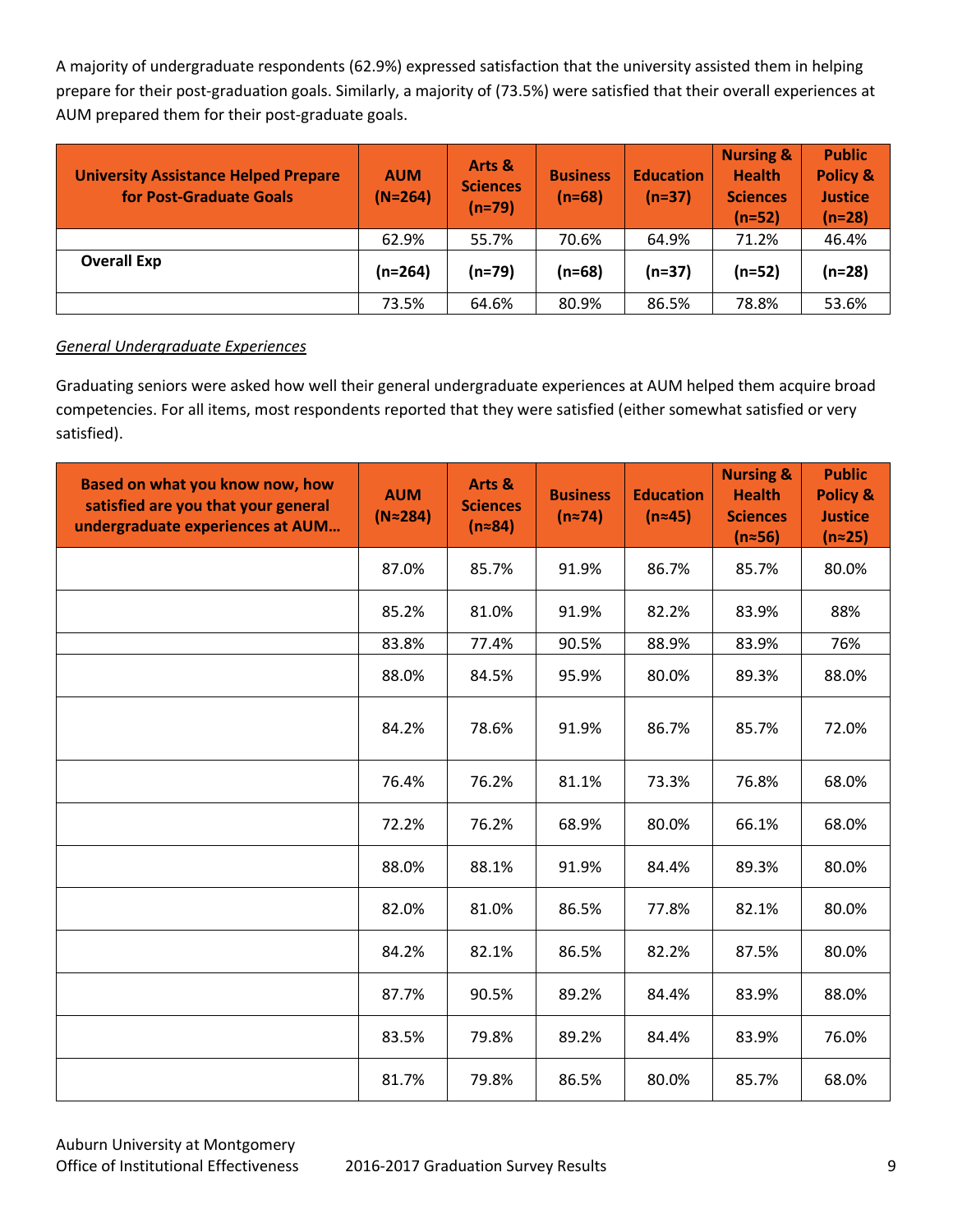#### *Major Field Experiences*

Seniors responded to a series of questions about their experiences in their major. For all items, the majority of respondents reported that they were satisfied with their experiences (either somewhat satisfied or very satisfied).

| Based on what you know now, how<br>satisfied are you that your experiences<br>in your major field at AUM | <b>AUM</b><br>$(N \approx 290)$ | Arts &<br><b>Sciences</b><br>$(n=83)$ | <b>Business</b><br>$(n \approx 76)$ | <b>Education</b><br>$(n \approx 46)$ | <b>Nursing &amp;</b><br><b>Health</b><br><b>Sciences</b><br>$(n \approx 59)$ | <b>Public</b><br><b>Policy &amp;</b><br><b>Justice</b><br>$(n \approx 26)$ |
|----------------------------------------------------------------------------------------------------------|---------------------------------|---------------------------------------|-------------------------------------|--------------------------------------|------------------------------------------------------------------------------|----------------------------------------------------------------------------|
|                                                                                                          | 86.9%                           | 86.7%                                 | 86.8%                               | 91.3%                                | 88.1%                                                                        | 76.9%                                                                      |
|                                                                                                          | 84.1%                           | 80.7%                                 | 85.5%                               | 89.1%                                | 84.7%                                                                        | 80.8%                                                                      |
|                                                                                                          | 83.8%                           | 80.7%                                 | 85.5%                               | 89.1%                                | 84.7%                                                                        | 76.9%                                                                      |
|                                                                                                          | 83.4%                           | 79.5%                                 | 86.8%                               | 89.1%                                | 83.1%                                                                        | 76.9%                                                                      |
|                                                                                                          | 75.9%                           | 81.9%                                 | 61.8%                               | 82.6%                                | 81.4%                                                                        | 73.1%                                                                      |
|                                                                                                          | 67.2%                           | 63.9%                                 | 64.5%                               | 73.9%                                | 74.6%                                                                        | 57.7%                                                                      |
|                                                                                                          | 83.1%                           | 80.7%                                 | 88.2%                               | 84.8%                                | 83.1%                                                                        | 73.1%                                                                      |

#### *Overall AUM Experiences*

Seniors anticipating graduation were asked to rate their satisfaction with their overall experiences at AUM. Responding students expressed a high degree of satisfaction (somewhat satisfied or very satisfied) with these experiences.

| Thinking about your overall experiences<br>at AUM, please indicate your<br>satisfaction with the following: | <b>AUM</b><br>$(N \approx 292)$ | Arts &<br><b>Sciences</b><br>(n≈84) | <b>Business</b><br>$(n \approx 75)$ | <b>Education</b><br>$(n \approx 46)$ | <b>Nursing &amp;</b><br><b>Health</b><br><b>Sciences</b><br>$(n \approx 60)$ | <b>Public</b><br><b>Policy &amp;</b><br><b>Justice</b><br>$(n \approx 27)$ |
|-------------------------------------------------------------------------------------------------------------|---------------------------------|-------------------------------------|-------------------------------------|--------------------------------------|------------------------------------------------------------------------------|----------------------------------------------------------------------------|
|                                                                                                             | 84.6%                           | 85.7%                               | 85.3%                               | 91.3%                                | 85.0%                                                                        | 66.7%                                                                      |
|                                                                                                             | 83.6%                           | 83.3%                               | 92.0%                               | 84.8%                                | 75.0%                                                                        | 77.8%                                                                      |
|                                                                                                             | 84.2%                           | 79.8%                               | 90.7%                               | 80.4%                                | 86.7%                                                                        | 81.5%                                                                      |
|                                                                                                             | 81.5%                           | 77.4%                               | 88.0%                               | 82.6%                                | 85.0%                                                                        | 66.7%                                                                      |
|                                                                                                             | 72.6%                           | 61.9%                               | 82.7%                               | 80.4%                                | 75.0%                                                                        | 59.3%                                                                      |
|                                                                                                             | 82.9%                           | 78.6%                               | 88.0%                               | 87.0%                                | 85.0%                                                                        | 70.4%                                                                      |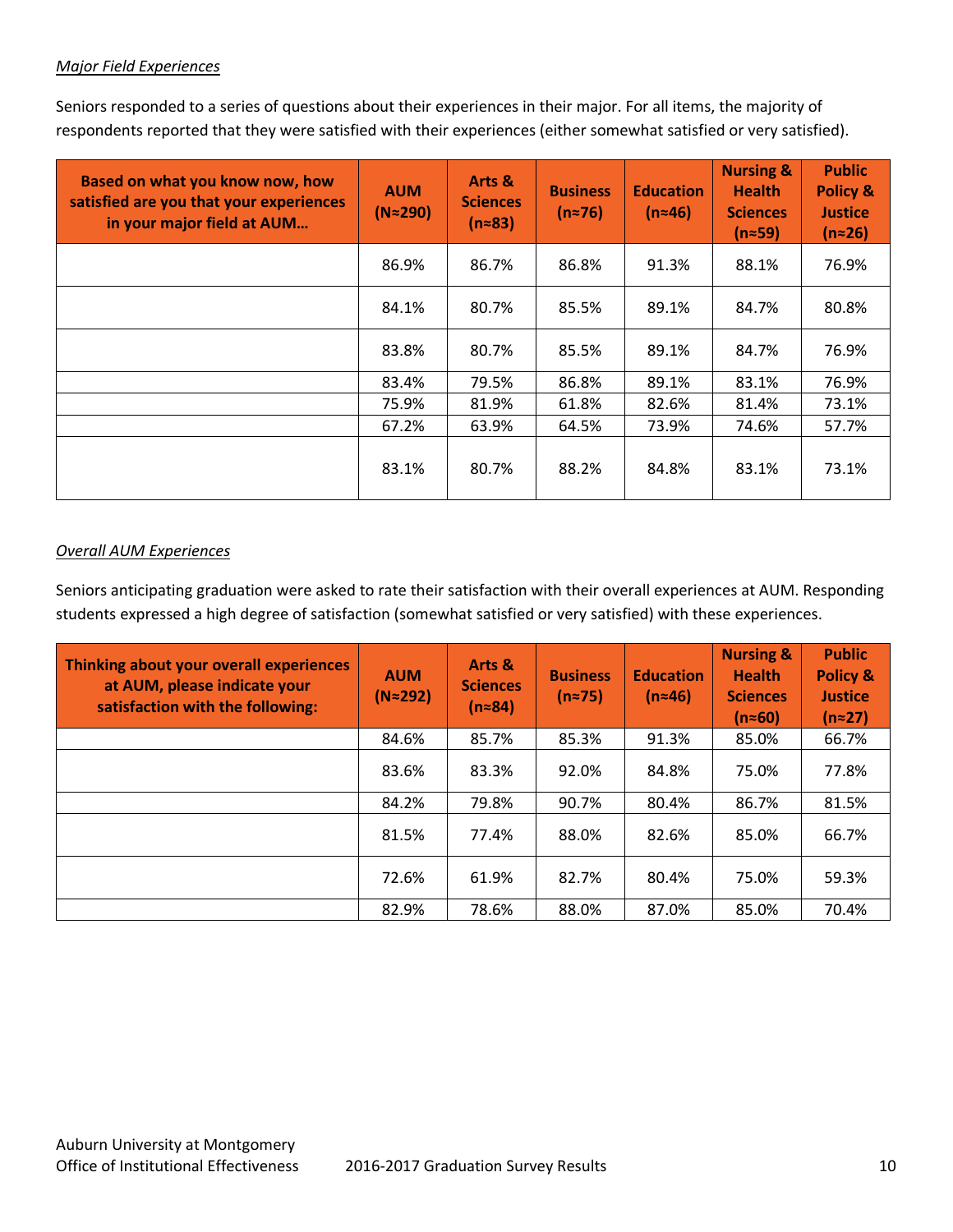#### *Educational Enrichment Activities*

Seniors were asked to report if they participated in activities designed to enhance their educational experiences or to provide a culminating experience. Overall, few students reported participating in study abroad opportunities or an internship not arranged by AUM (9.8% and 8.2%, respectively). Graduates of the College of Nursing and Health Sciences were overwhelmingly most likely to report engagement in clinical assignments (51.9%) and were most likely to report participating in community service required as part of their program (32.9%). Students in the College of Education were most likely to report participating in arranged internships (81.5%) and practica (55.6%). Students in Arts and Sciences were more likely to participate in capstone courses (32.7%) than students in other Colleges.

| <b>Activities</b> | <b>AUM</b><br>$(N=368)$ | Arts &<br><b>Sciences</b><br>$(n=104)$ | <b>Business</b><br>$(n=96)$ | <b>Education</b><br>$(n=54)$ | <b>Nursing &amp;</b><br><b>Health</b><br><b>Sciences</b><br>$(n=79)$ | <b>Public</b><br><b>Policy &amp;</b><br><b>Justice</b><br>$(n=35)$ |
|-------------------|-------------------------|----------------------------------------|-----------------------------|------------------------------|----------------------------------------------------------------------|--------------------------------------------------------------------|
|                   | 21.7%                   | 12.5%                                  | 10.4%                       | 81.5%                        | 13.9%                                                                | 5.7%                                                               |
|                   | 8.2%                    | 2.9%                                   | 14.6%                       | 13.0%                        | 2.5%                                                                 | 11.4%                                                              |
|                   | 16.0%                   | 10.6%                                  | 0.0%                        | 55.6%                        | 22.8%                                                                | 0.0%                                                               |
|                   | 13.0%                   | 3.8%                                   | 1.0%                        | 3.7%                         | 51.9%                                                                | 0.0%                                                               |
|                   | 17.9%                   | 32.7%                                  | 28.1%                       | 1.9%                         | $0.0\%$                                                              | 11.4%                                                              |
|                   | 9.8%                    | 20.2%                                  | 8.3%                        | 5.6%                         | 3.8%                                                                 | 2.9%                                                               |
|                   | 11.7%                   | 11.5%                                  | 8.3%                        | 22.2%                        | 12.7%                                                                | 2.9%                                                               |
|                   | 14.4%                   | 8.7%                                   | 7.3%                        | 16.7%                        | 32.9%                                                                | 5.7%                                                               |
|                   | 26.6%                   | 27.9%                                  | 29.2%                       | 37.0%                        | 24.0%                                                                | 5.7%                                                               |
|                   | 21.7%                   | 24.0%                                  | 22.9%                       | 18.5%                        | 21.5%                                                                | 17.1%                                                              |

Totals do not add up to 100%, since multiple responses were allowed.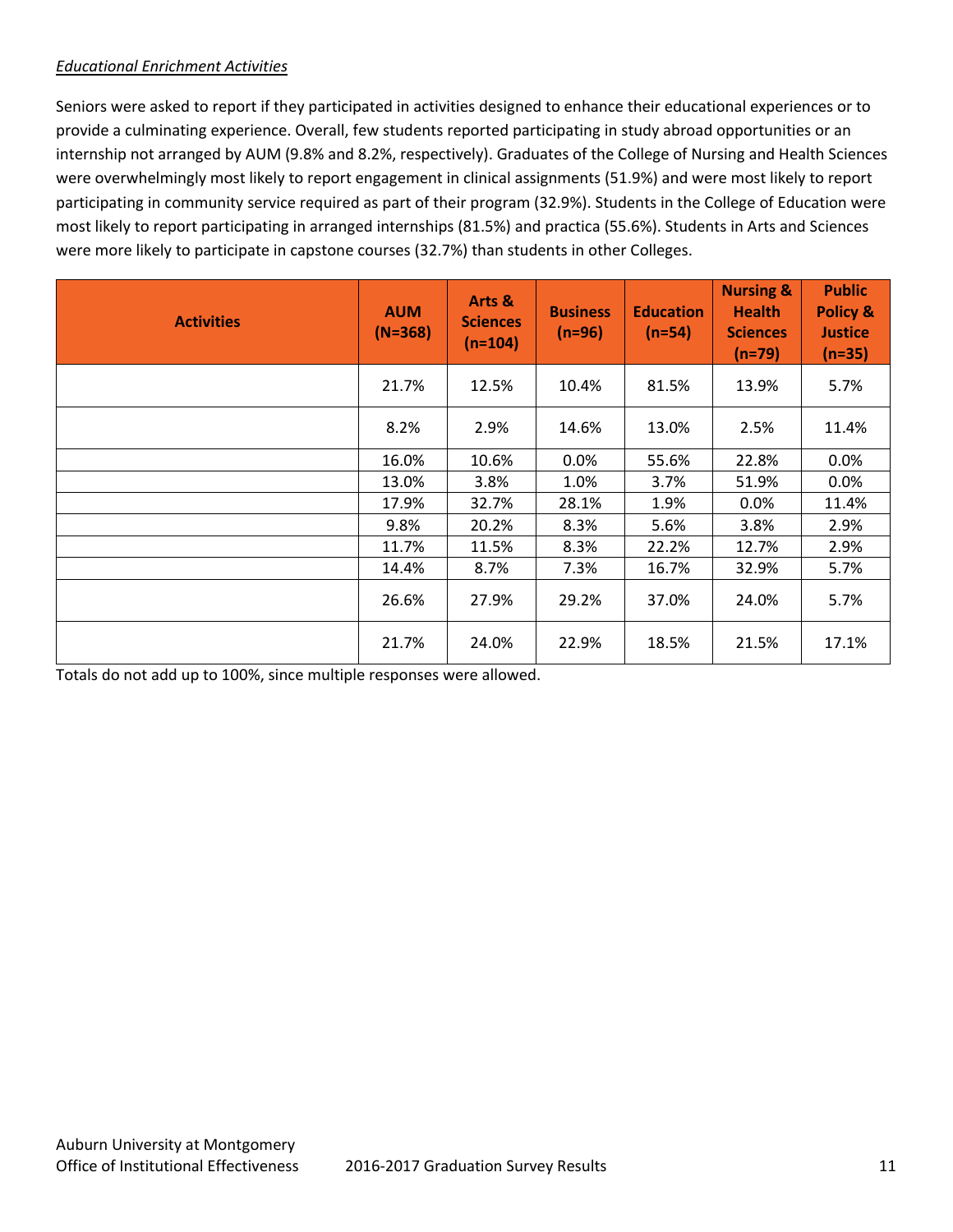#### *AUM Sentiment*

Graduating seniors were asked two questions to determine their sentiment for AUM. One asked if students would attend AUM again if they had to do it again. Almost two-thirds or more of the respondents in all schools said they would. The second question asked if students would recommend AUM to others. Over four-fifths of the respondents in each school agreed that they would recommend AUM.



**Thinking about your overall experiences at AUM, would you start over if you had to do it again?**

**Thinking about your overall experiences at AUM, would you recommend AUM to others?**

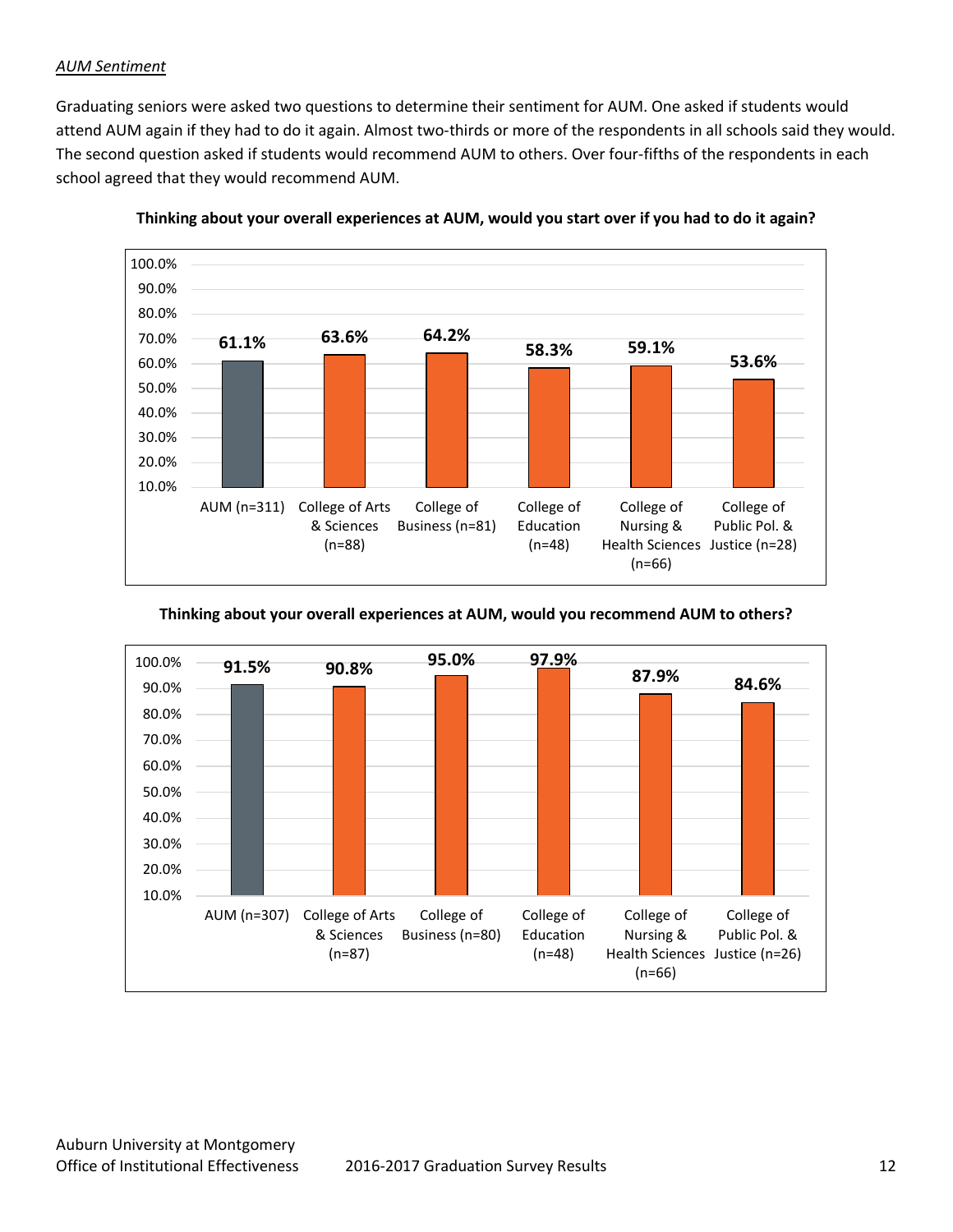## **Graduate Results**

#### *Post-graduation Plans*

Graduate students were asked if they planned on obtaining further education or gaining employment after graduation. Nearly three-fourths (78.3%) of the respondents in each school anticipated working full-time after graduation. Many of these students also anticipated attaining further graduate education.

| <b>AUM</b><br>$(N=161)$ | Arts &<br><b>Sciences</b><br>$(n=25)$ | <b>Business</b><br>$(n=38)$ | <b>Education</b><br>$(n=71)$ | <b>Public</b><br><b>Policy &amp;</b><br><b>Justice</b><br>$(n=27)$ |
|-------------------------|---------------------------------------|-----------------------------|------------------------------|--------------------------------------------------------------------|
| 43.5%                   | 36.0%                                 | 50.0%                       | 43.7%                        | 40.7%                                                              |
| 2.5%                    | 8.0%                                  | 2.6%                        | 1.4%                         | 0.0%                                                               |
| 0.0%                    | 0.0%                                  | 0.0%                        | 0.0%                         | 0.0%                                                               |
| 0.6%                    | 4.0%                                  | 0.0%                        | 0.0%                         | 0.0%                                                               |
| 0.0%                    | 0.0%                                  | 0.0%                        | 0.0%                         | 0.0%                                                               |
| 34.8%                   | 36.0%                                 | 21.1%                       | 42.3%                        | 33.3%                                                              |
| 10.6%                   | 12.0%                                 | 18.4%                       | 5.6%                         | 11.1%                                                              |

Of the students who anticipated being employed full-time after graduation, most had already secured positions (72.9%). Students in College of Education were most likely to report having secured employment (88.9%), while students in the College of Arts and Sciences were least likely to do so (36.4%). More than three-fourths of the positions reported to be secured were at least marginally related to the degree received by the respondent (94.1%).

| <b>Full-time Employment</b> | <b>AUM</b><br>$(N=155)$ | Arts &<br><b>Sciences</b><br>$(n=22)$ | <b>Business</b><br>$(n=37)$ | <b>Education</b><br>$(n=69)$ | <b>Public</b><br><b>Policy &amp;</b><br><b>Justice</b><br>$(n=27)$ |
|-----------------------------|-------------------------|---------------------------------------|-----------------------------|------------------------------|--------------------------------------------------------------------|
|                             | 72.9%                   | 36.4%                                 | 70.3%                       | 79.7%                        | 88.9%                                                              |
|                             | 73.5%                   | 42.6%                                 | 60.9%                       | 86.3%                        | 66.7%                                                              |
|                             | 20.6%                   | 57.1%                                 | 30.4%                       | 13.7%                        | 14.3%                                                              |
|                             | 5.9%                    | 0.0%                                  | 8.7%                        | 0.0%                         | 19.0%                                                              |
|                             | 27.1%                   | 50.0%                                 | 29.7%                       | 20.3%                        | 11.1%                                                              |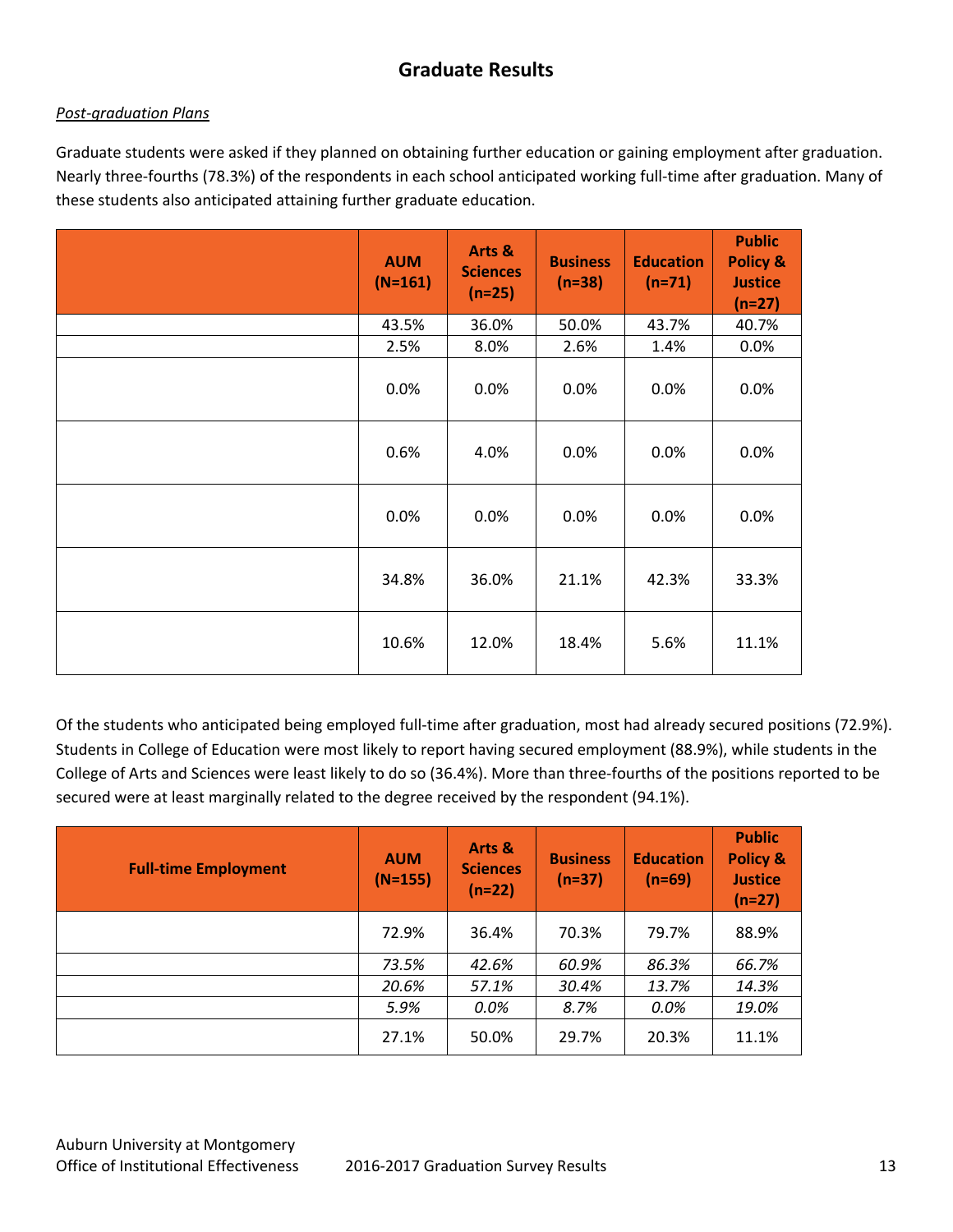The majority (68.8%) of students who said that they secured employment anticipated working in the River Region area (Autauga, Elmore, Lowndes, and Montgomery counties). The second largest group of students (24.0%) reported that they would work in Alabama but outside of the River Region area.

| <b>Employer Location</b> | <b>AUM</b><br>$(N=96)$ | Arts &<br><b>Sciences</b><br>$(n=7)$ | <b>Business</b><br>$(n=21)$ | <b>Education</b><br>$(n=49)$ | <b>Public</b><br><b>Policy &amp;</b><br><b>Justice</b><br>$(n=19)$ |
|--------------------------|------------------------|--------------------------------------|-----------------------------|------------------------------|--------------------------------------------------------------------|
|                          | 68.8%                  | 71.4%                                | 76.2%                       | 65.3%                        | 68.4%                                                              |
|                          | 24.0%                  | 0.0%                                 | 19.0%                       | 30.6%                        | 21.1%                                                              |
|                          | 6.3%                   | 14.3%                                | 4.8%                        | 4.1%                         | 10.5%                                                              |
|                          | 1.0%                   | 14.3%                                | 0.0%                        | 0.0%                         | 0.0%                                                               |
|                          | 0.0%                   | 0.0%                                 | 0.0%                        | 0.0%                         | 0.0%                                                               |

According to the most recent data available from the Alabama Department of Labor (2017), Alabama's mean hourly wage for all occupations was \$21.05. The mean hourly pay of graduate students who reported having a secured full-time position was \$18.31. Over half (80.0%) of all AUM graduating seniors reported a starting income of \$15.00 or greater.

| <b>Hourly Pay Rate</b> | <b>AUM</b><br>$(N=15)$ | Arts &<br><b>Sciences</b><br>$(n=3)$ | <b>Business</b><br>$(n=4)$ | <b>Education</b><br>$(n=2)$ | <b>Public</b><br><b>Policy &amp;</b><br><b>Justice</b><br>$(n=6)$ |
|------------------------|------------------------|--------------------------------------|----------------------------|-----------------------------|-------------------------------------------------------------------|
|                        | 6.7%                   | 0.0%                                 | 0.0%                       | 50.0%                       | 0.0%                                                              |
|                        | 13.3%                  | 33.3%                                | 25.0%                      | 0.0%                        | 0.0%                                                              |
|                        | 40.0%                  | 0.0%                                 | 50.0%                      | 50.0%                       | 50.0%                                                             |
|                        | 20.0%                  | 33.3%                                | 25.0%                      | 0.0%                        | 16.7%                                                             |
|                        | 20.0%                  | 33.3%                                | 0.0%                       | 0.0%                        | 33.3%                                                             |
|                        | 0.0%                   | 0.0%                                 | 0.0%                       | 0.0%                        | 0.0%                                                              |

Graduating graduate students were asked how they learned of the secured full-time position. Most (23.9%) respondents reported that they learned of the position after being previously employed by the organization, while 21.2% said they found the position by contacting the employer directly. Over one-third (34.6%) of the College of Business graduates responses indicated that jobs were found from previous employment with the organization.

| <b>Learned of Position</b> | <b>AUM</b><br>$(N=113)$ | Arts &<br><b>Sciences</b><br>$(n=8)$ | <b>Business</b><br>$(n=26)$ | <b>Education</b><br>$(n=55)$ | <b>Public</b><br><b>Policy &amp;</b><br><b>Justice</b><br>$(n=24)$ |
|----------------------------|-------------------------|--------------------------------------|-----------------------------|------------------------------|--------------------------------------------------------------------|
|                            | 0.9%                    | 0.0%                                 | 0.0%                        | 1.8%                         | 0.0%                                                               |
|                            | 1.8%                    | 0.0%                                 | 3.8%                        | 1.8%                         | 0.0%                                                               |
|                            | 21.2%                   | 12.5%                                | 19.2%                       | 27.3%                        | 12.5%                                                              |
|                            | 23.9%                   | 25.0%                                | 34.6%                       | 21.8%                        | 29.2%                                                              |
|                            | 17.7%                   | 0.0%                                 | 15.4%                       | 20.0%                        | 16.7%                                                              |
|                            | 9.7%                    | 25.0%                                | 0.0%                        | 7.3%                         | 20.8%                                                              |
|                            | 0.0%                    | 0.0%                                 | 0.0%                        | 0.0%                         | 0.0%                                                               |

\*Note – n refers to number of responses, not number of responders. Some students indicated multiple methods.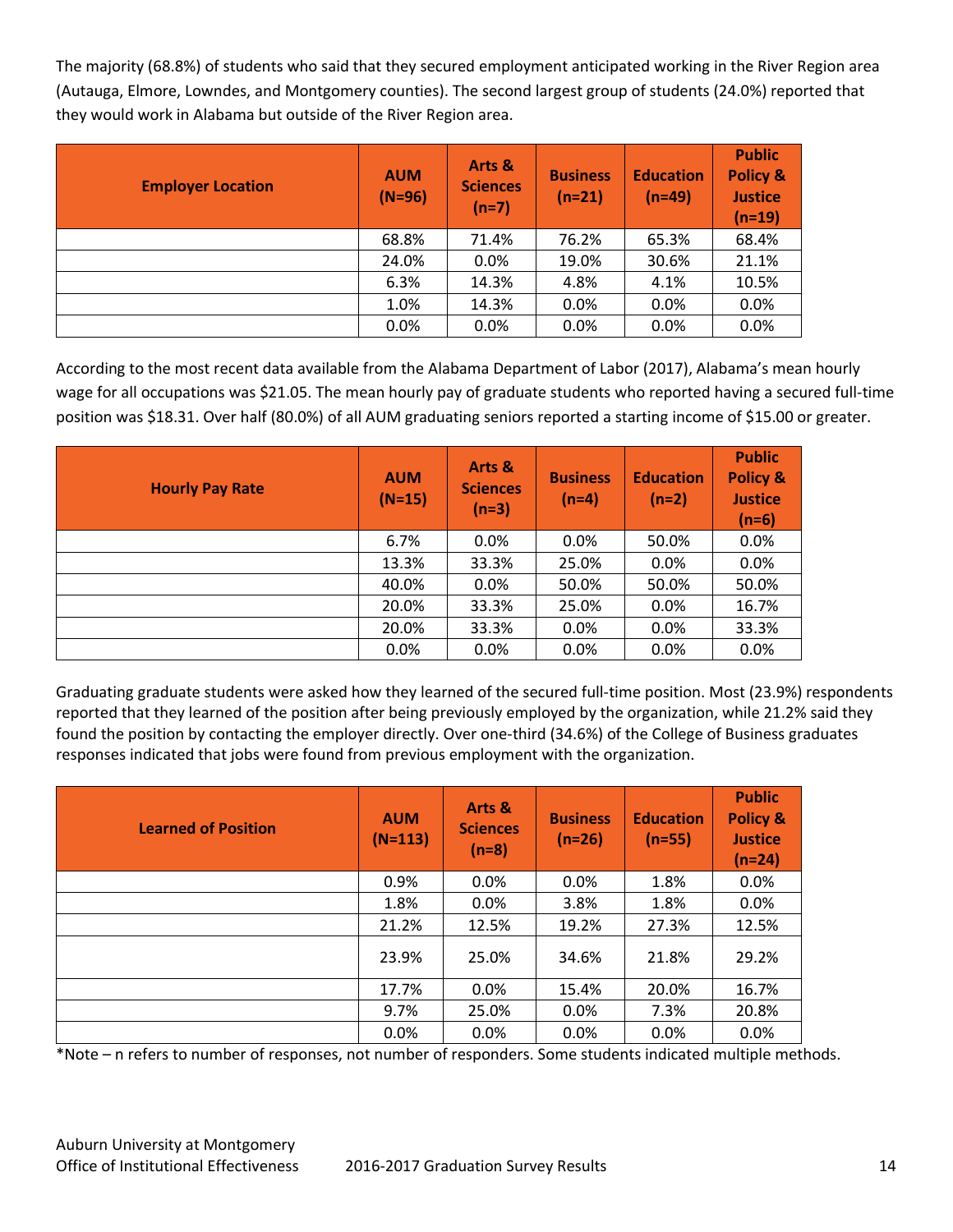When asked what primarily influenced them to accept the full-time position, responding graduate students reported a wide variety of reasons. Over one-fourth (27.4%) of the responses indicated that the primary influence was opportunity for advancement. Previous Employment was the second most commonly cited influence (21.2%) among all students.

| <b>Influence on Job Acceptance</b> | <b>AUM</b><br>$(N=113)$ | Arts &<br><b>Sciences</b><br>$(n=8)$ | <b>Business</b><br>$(n=26)$ | <b>Education</b><br>$(n=55)$ | <b>Public</b><br><b>Policy &amp;</b><br><b>Justice</b><br>$(n=24)$ |
|------------------------------------|-------------------------|--------------------------------------|-----------------------------|------------------------------|--------------------------------------------------------------------|
|                                    | 21.2%                   | 12.5%                                | 23.1%                       | 27.3%                        | 8.3%                                                               |
|                                    | 20.4%                   | 25.0%                                | 19.2%                       | 23.6%                        | 12.5%                                                              |
|                                    | 17.7%                   | 0.0%                                 | 26.9%                       | 12.7%                        | 25.0%                                                              |
|                                    | 19.5%                   | 37.5%                                | 23.1%                       | 20.0%                        | 8.3%                                                               |
|                                    | 13.3%                   | $0.0\%$                              | 19.2%                       | 12.7%                        | 12.5%                                                              |
|                                    | 27.4%                   | 12.5%                                | 30.8%                       | 20.0%                        | 45.8%                                                              |

\*Note – n refers to number of responses, not number of responders. Some student indicated multiple methods.

Of the graduate students who anticipated attending additional graduate school, nearly one-fourth (16.7%) were offered admission in programs prior to graduation. The College of Arts and Sciences had the highest graduate or professional school placement rate (25.0%).

| <b>Graduate or Professional School</b> | <b>AUM</b><br>$(N=60)$ | Arts &<br><b>Sciences</b><br>$(n=12)$ | <b>Business</b><br>$(n=10)$ | <b>Education</b><br>$(n=29)$ | <b>Public</b><br><b>Policy &amp;</b><br><b>Justice</b><br>$(n=9)$ |
|----------------------------------------|------------------------|---------------------------------------|-----------------------------|------------------------------|-------------------------------------------------------------------|
|                                        | 16.7%                  | 25.0%                                 | 20.0%                       | 13.8%                        | 11.1%                                                             |
|                                        | 1.7%                   | 0.0%                                  | 0.0%                        | 3.4%                         | 0.0%                                                              |
|                                        | 3.3%                   | 8.3%                                  | 10.0%                       | 0.0%                         | 0.0%                                                              |
|                                        | 11.7%                  | 8.3%                                  | 0.0%                        | 13.8%                        | 22.2%                                                             |
|                                        | 53.3%                  | 58.3%                                 | 30.0%                       | 58.6%                        | 55.6%                                                             |
|                                        | 13.3%                  | 0.0%                                  | 40.0%                       | 10.3%                        | 11.1%                                                             |

Of the AUM graduate students who were admitted to graduate school (80.0%) said they were accepted by their first choice.

| <b>Program Choice</b> | <b>AUM</b><br>$(N=10)$ | Arts &<br><b>Sciences</b><br>$(n=3)$ | <b>Business</b><br>$(n=2)$ | <b>Education</b><br>$(n=4)$ | <b>Public</b><br>Policy &<br><b>Justice</b><br>$(n=1)$ |
|-----------------------|------------------------|--------------------------------------|----------------------------|-----------------------------|--------------------------------------------------------|
|                       | 80.0%                  | 33.3%                                | 100.0%                     | 100.00%                     | 100.0%                                                 |
|                       | 20.0%                  | 66.7%                                | 0.0%                       | 0.0%                        | 0.0%                                                   |
|                       | 0.0%                   | $0.0\%$                              | 0.0%                       | 0.0%                        | 0.0%                                                   |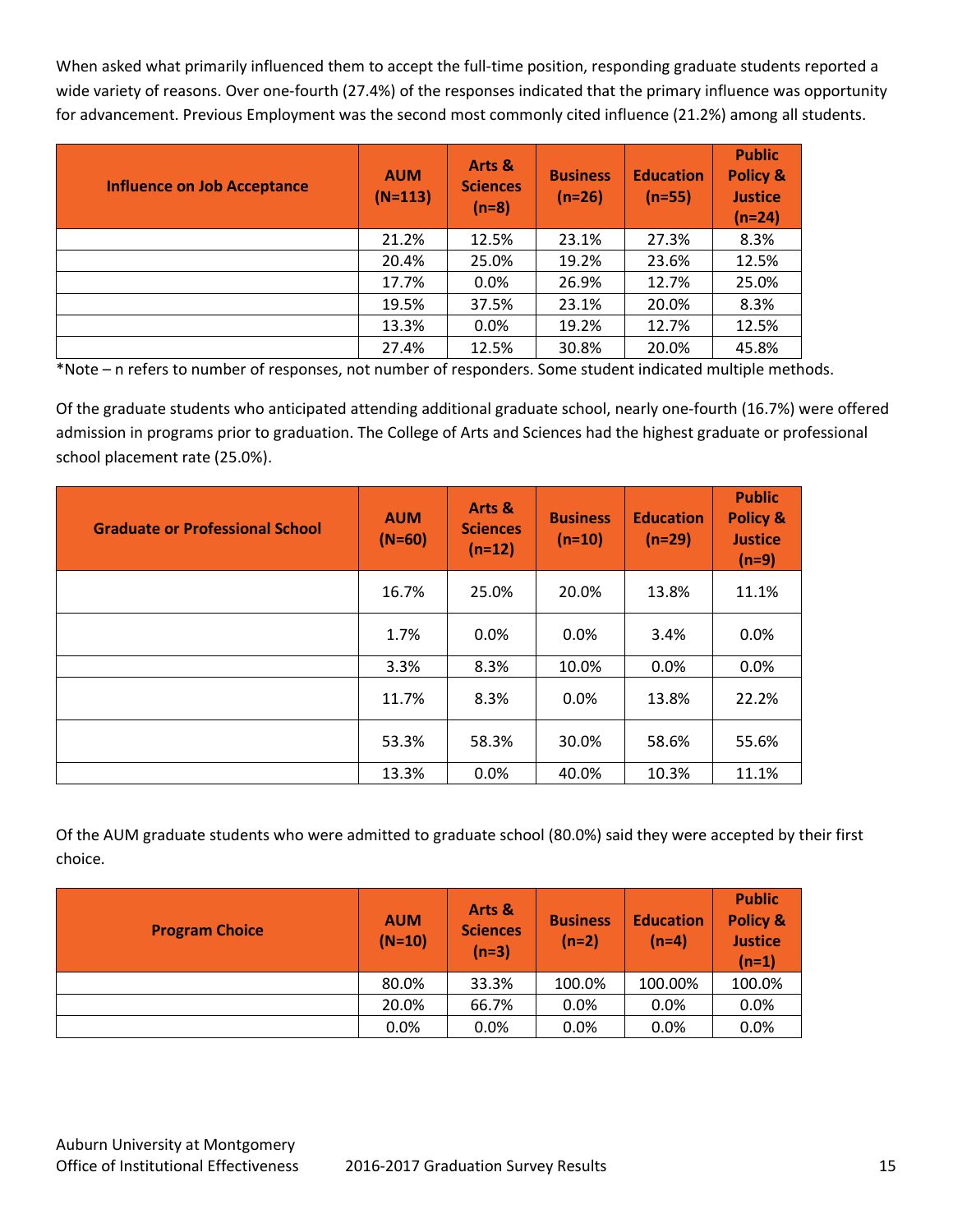Almost half (40.0%) of graduate students who were accepted to graduate school reported receiving a graduate assistantship/grantor award for graduate school.

| <b>Award</b> | <b>AUM</b><br>$(N=10)$ | Arts &<br><b>Sciences</b><br>$(n=3)$ | <b>Business</b><br>$(n=2)$ | <b>Education</b><br>(n=4) | <b>Public</b><br><b>Policy &amp;</b><br><b>Justice</b><br>$(n=1)$ |
|--------------|------------------------|--------------------------------------|----------------------------|---------------------------|-------------------------------------------------------------------|
|              | 40.0%                  | 66.7%                                | 0.0%                       | 50.0%                     | 0.0%                                                              |

For all schools, a majority of responding graduate level students graduating expressed satisfaction that the university as well as their overall experiences at AUM assisted them prepare for their post-graduation goals.

| <b>University Assistance Helped Prepare</b><br>for Post-Graduate Goals             | <b>AUM</b><br>$(N=138)$ | Arts &<br><b>Sciences</b><br>$(n=23)$ | <b>Business</b><br>$(n=36)$ | <b>Education</b><br>$(n=60)$ | <b>Public</b><br><b>Policy &amp;</b><br><b>Justice</b><br>$(n=19)$ |
|------------------------------------------------------------------------------------|-------------------------|---------------------------------------|-----------------------------|------------------------------|--------------------------------------------------------------------|
|                                                                                    | 60.1%                   | 52.2%                                 | 58.3%                       | 61.7%                        | 68.4%                                                              |
| <b>Overall Experiences at AUM Helped</b><br><b>Prepare for Post-Graduate Goals</b> | (n=138)                 | $(n=23)$                              | $(n=36)$                    | $(n=60)$                     | $(n=19)$                                                           |
|                                                                                    | 74.6%                   | 60.9%                                 | 77.8%                       | 81.7%                        | 63.2%                                                              |

#### *Major Field Experiences*

Graduate students responded to a series of questions about their experiences in their major. For most items, the majority of responding students reported that they were satisfied with their experiences (either somewhat satisfied or very satisfied).

| Based on what you know now, how<br>satisfied are you that your experiences<br>in your major field at AUM: | <b>AUM</b><br>$(N \approx 135)$ | Arts &<br><b>Sciences</b><br>$(n \approx 23)$ | <b>Business</b><br>$(n=31)$ | <b>Education</b><br>$(n \approx 60)$ | <b>Public</b><br><b>Policy &amp;</b><br><b>Justice</b><br>$(n=21)$ |
|-----------------------------------------------------------------------------------------------------------|---------------------------------|-----------------------------------------------|-----------------------------|--------------------------------------|--------------------------------------------------------------------|
|                                                                                                           | 71.9%                           | 73.9%                                         | 71.0%                       | 71.7%                                | 71.4%                                                              |
|                                                                                                           | 76.3%                           | 60.9%                                         | 80.6%                       | 81.7%                                | 71.4%                                                              |
|                                                                                                           | 77.0%                           | 69.6%                                         | 83.9%                       | 76.7%                                | 76.2%                                                              |
|                                                                                                           | 80.0%                           | 69.6%                                         | 83.9%                       | 83.3%                                | 76.2%                                                              |
|                                                                                                           | 72.6%                           | 65.2%                                         | 64.5%                       | 78.3%                                | 76.2%                                                              |
|                                                                                                           | 57.0%                           | 43.5%                                         | 51.6%                       | 65.0%                                | 57.1%                                                              |
|                                                                                                           | 74.1%                           | 65.2%                                         | 95.7%                       | 76.7%                                | 81.0%                                                              |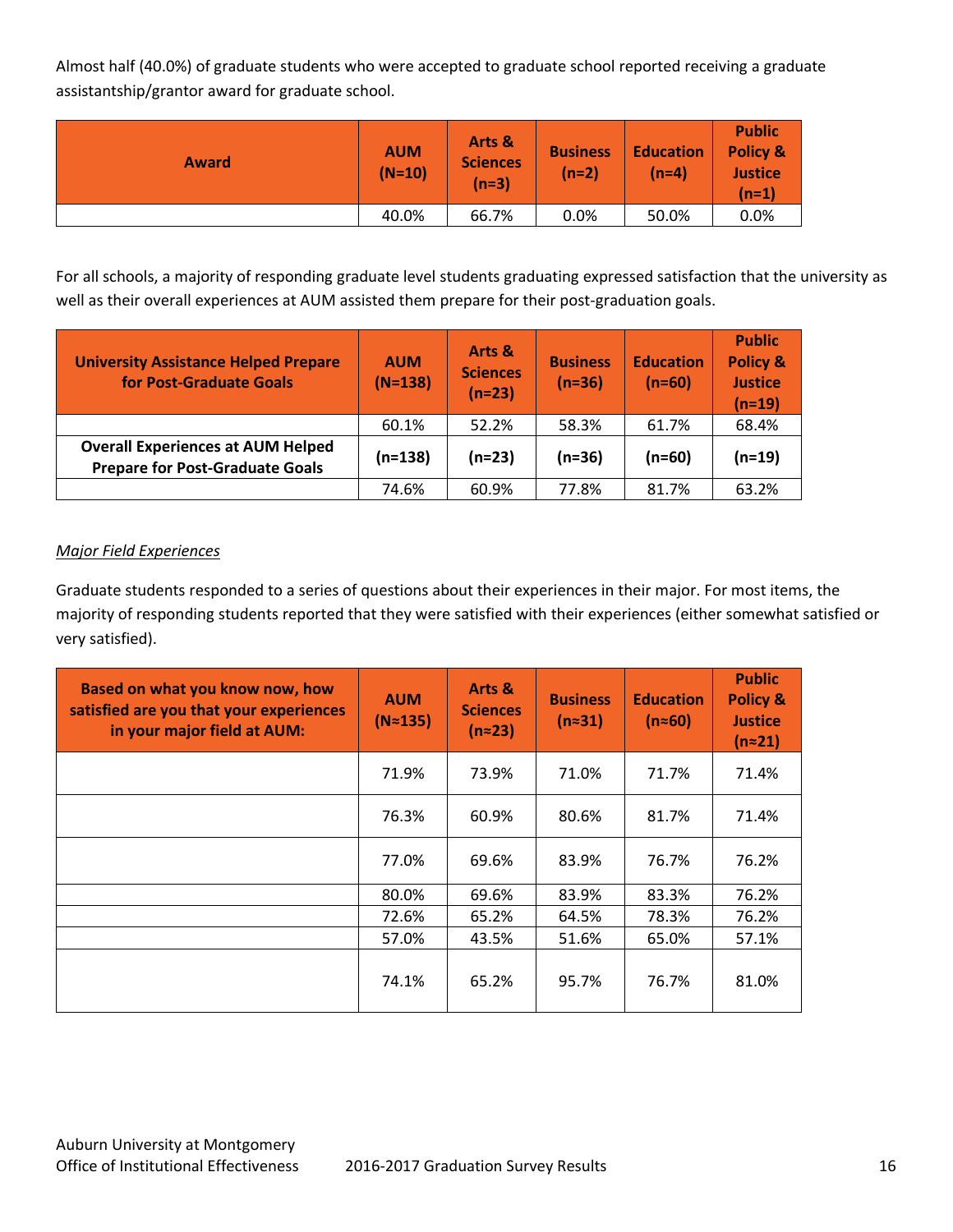#### *Overall AUM Experiences*

Graduate students were asked to rate their satisfaction with their overall experiences at AUM. Responding students expressed a high degree of satisfaction (somewhat satisfied or very satisfied) with these experiences.

| Thinking about your overall experiences<br>at AUM, please indicate your<br>satisfaction with the following: | <b>AUM</b><br>$(N \approx 135)$ | Arts &<br><b>Sciences</b><br>$(n \approx 23)$ | <b>Business</b><br>$(n=31)$ | <b>Education</b><br>$(n \approx 60)$ | <b>Public</b><br>Policy &<br><b>Justice</b><br>$(n=21)$ |
|-------------------------------------------------------------------------------------------------------------|---------------------------------|-----------------------------------------------|-----------------------------|--------------------------------------|---------------------------------------------------------|
|                                                                                                             | 79.3%                           | 78.3%                                         | 74.2%                       | 81.7%                                | 81.0%                                                   |
|                                                                                                             | 74.1%                           | 73.9%                                         | 80.6%                       | 75.0%                                | 61.9%                                                   |
|                                                                                                             | 82.2%                           | 69.6%                                         | 87.1%                       | 85.0%                                | 81.0%                                                   |
|                                                                                                             | 79.3%                           | 73.9%                                         | 77.4%                       | 86.7%                                | 66.7%                                                   |
|                                                                                                             | 78.5%                           | 65.2%                                         | 71.0%                       | 88.3%                                | 76.2%                                                   |
|                                                                                                             | 78.5%                           | 60.9%                                         | 80.6%                       | 85.0%                                | 76.2%                                                   |

#### *AUM Sentiment*

Graduate students were asked two questions to determine their sentiment for AUM. One asked if students would attend AUM if they had to do it again. Over half of the respondents in all schools said they would. The second question asked if students would recommend AUM to others. Almost all of the respondents in each school agreed that they would recommend AUM.



**Thinking about your overall experiences at AUM, would you start over if you had to do it again?**